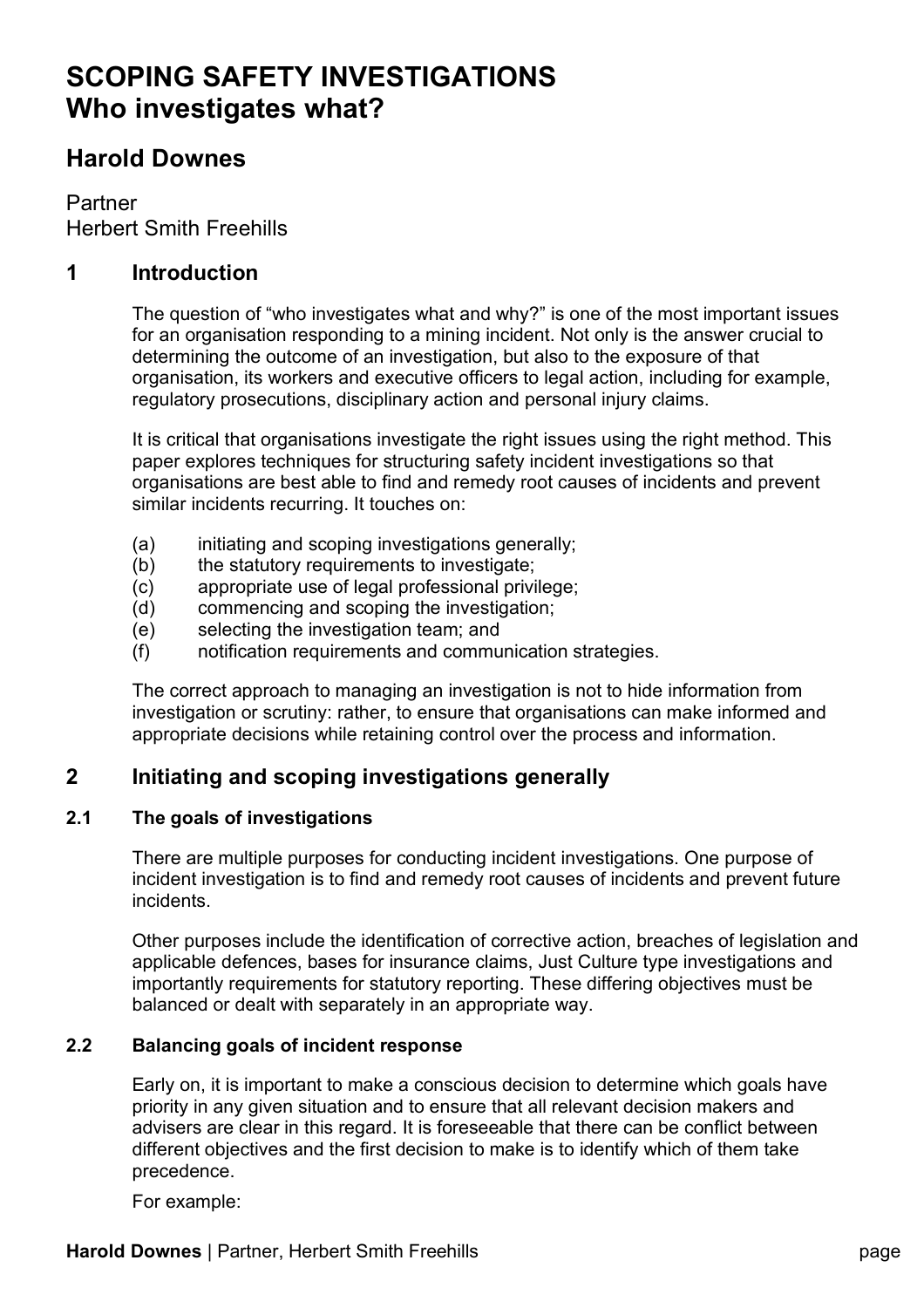- (a) maintaining commercial relationships may sometimes conflict with the goal of maintaining insurances, where commercial relationships require more cooperation than insurers would allow;
- (b) the protection of individuals may result in risking relationships with regulators, when individual prosecutions of workers and officers is a possibility;
- (c) some businesses might waive some priorities altogether, such as foregoing insurance rights where the reputational stakes are high.

## **3 What are the statutory requirements to investigate?**

Section 198 of the *Mining and Quarrying Safety and Health Act 1999* (*MQSHA*) and s 200 of the *Coal Mining Safety and Health Act 1999* (*CMSHA*) deal with action to be taken following an accident or incident.



If there is a serious accident or a HPI at a mine, the SSE must carry out an investigation to decide the causes of the accident or incident and prepare a report that includes recommendations to prevent it happening again. On top of this, SSEs also have a range of duties relating to the collection and preservation of evidence.

An investigation for the purposes of satisfying a statutory reporting obligation cannot be the subject of a claim for legal professional privilege. However, investigations conducted for other purposes can be conducted in a legally privileged environment.

# **4 How can legal professional privilege be used?**

## **4.1 What is privilege?**

Privilege is the name given to a person's right to confidentially communicate with their lawyer and to have immunity from disclosure of that communication.

Privilege can be claimed in the context of an actual hearing, in which case information which is otherwise relevant may be withheld from the court, but it can also be claimed prior to a hearing at the stage of regulatory investigation.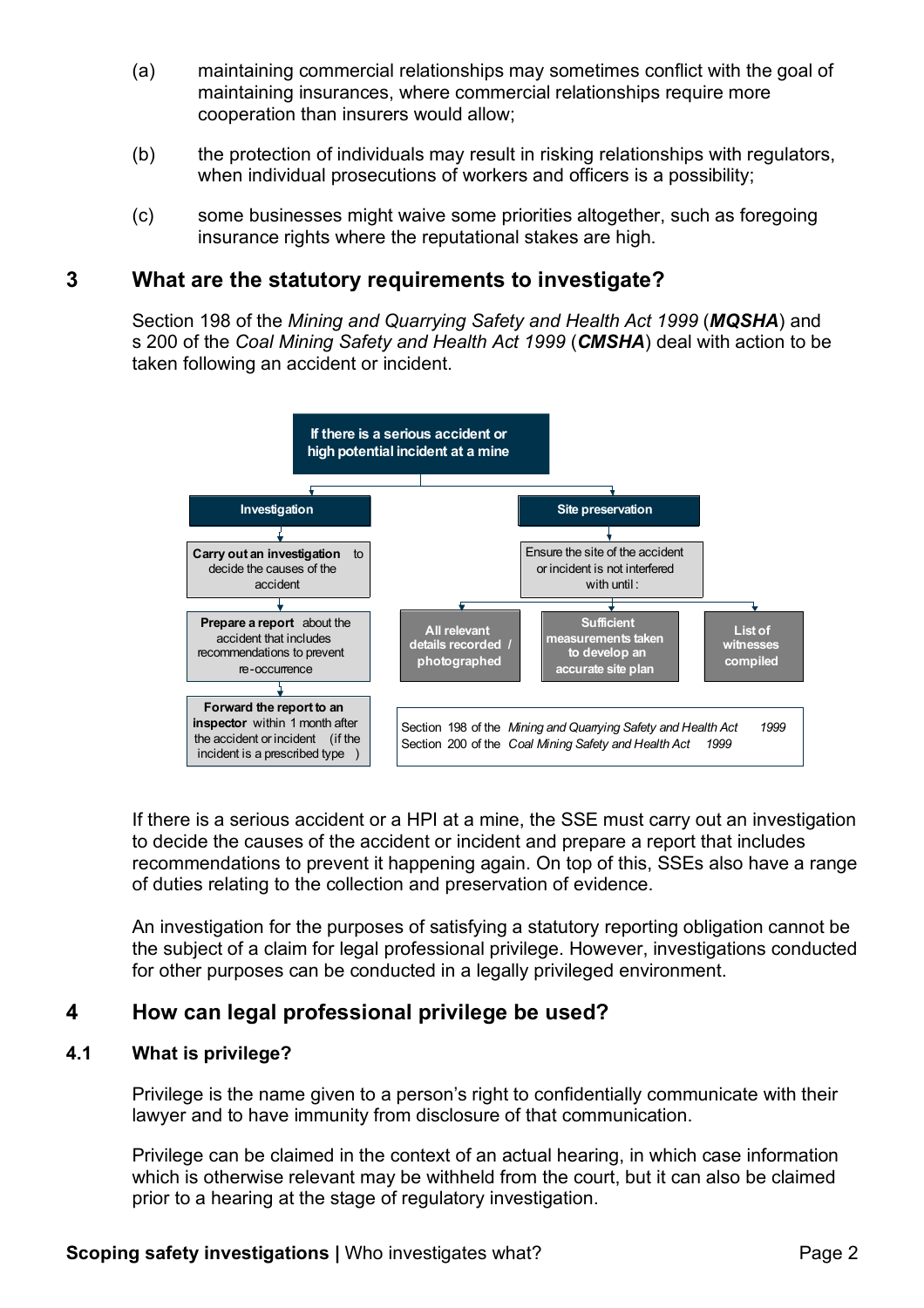## **4.2 Why have a privileged investigation?**

In a safety management sense, privilege opens up investigations and helps the businesses and their officers limit exposure to potential claims.

Practically, privilege allows the business to conduct a '*warts and all*' investigation without increasing exposure to claims or potential prosecution.

Privilege does not prevent the open flow of information gained during investigations but it allows the business and its executive officers and workers to make informed decisions about the flow of information taking into account legal exposure for the business and themselves personally.

To give a practical example, an investigation may reveal that there is inadequate information available to users about plant or equipment involved in an incident. However, this breach may not have been causal to the incident. In this example, a privileged investigation would allow identification and rectification of the failure, without making admissions in the form of investigation reports or business records. However the aim of preventative safety action is still met.

Another example would be if the investigation revealed that the workers knew of the hazard for some time but did nothing about it. That may well create a personal exposure for themselves or the executive officers. An investigation under privilege could result in the cause being identified and the appropriate corrective action being taken but the details giving rise to the personal exposure not being disclosed.

#### **4.3 When exactly does privilege apply?**

In summary, legal privilege attaches to confidential oral or written communications made between a client and legal adviser or third parties in the course of a professional relationship for the dominant purpose of:

- (a) enabling the client to obtain, or the legal adviser to give, legal advice ('**advice privilege**'); or
- (b) preparation for pending, contemplated or anticipated litigation (**'litigation privilege'**).

The diagram below shows the elements required to establish that a communication is privileged.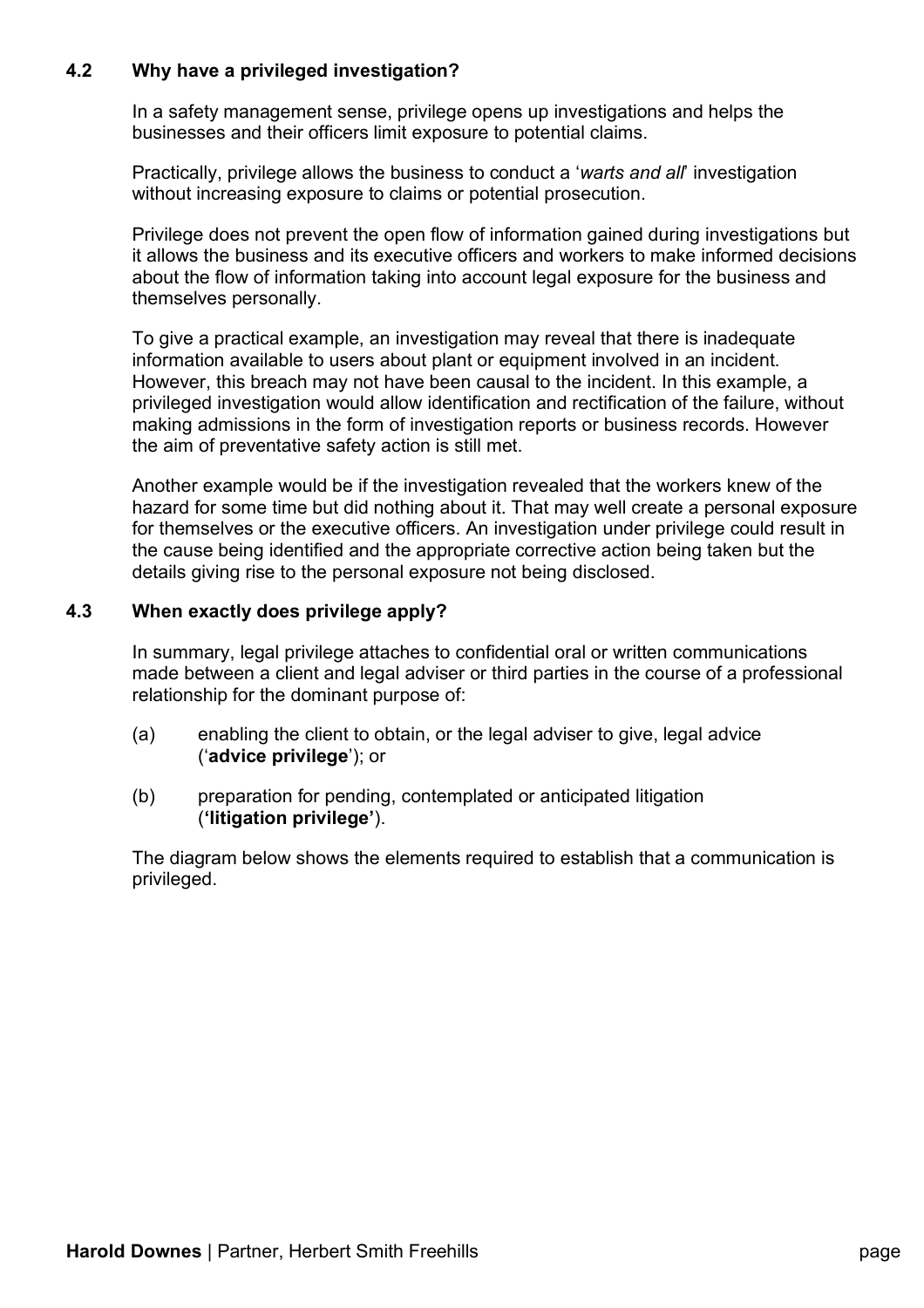

<sup>\*</sup> Outside of the Federal Court it is not settled that the privilege extends to communications with third parties for the purpose of giving or receiving legal advice.

It is worth noting that a communication will not be confidential merely because it is commercially sensitive. This means that the team should be formed at the request of the company's lawyer (preferably external rather than in-house due to the commercial aspects of the in-house role) for the express purpose of providing a report as to the facts of the incident so that legal advice can be obtained regarding anticipated litigation.

## **4.4 The "dominant purpose" test**

In Australia the 'dominant purpose' test applies to legal professional privilege. This test stipulates that only documents prepared for the dominant purpose of legal advice or use in anticipated or pending litigation will be protected by privilege.

Accordingly, care should be taken in scoping and documenting investigations to be very clear that the purpose of the investigation is to obtain legal advice on the specific organisational factors and the legal requirements in relation to them, rather than to satisfy a 'business as usual' operational need to take corrective actions.

In the Powercor litigation,<sup>1</sup> Powercor was sued by parties who had been affected by the Horsham Black Saturday fire in 2009 which was caused by Powercor. One of the issues was whether or not Powercor was in breach of its duties under the *Electrical Safety Act.*

Class action plaintiffs sought discovery of expert reports commissioned by Powercor's lawyer. Powercor did not deny that there were a number of purposes for which it obtained those reports, including:

 <sup>1</sup> The cases leading to *Thomas v Powercor Australia Ltd* [2011] VSC 586 and particularly *Perry v Powercor Australia* [2011] VSC 308.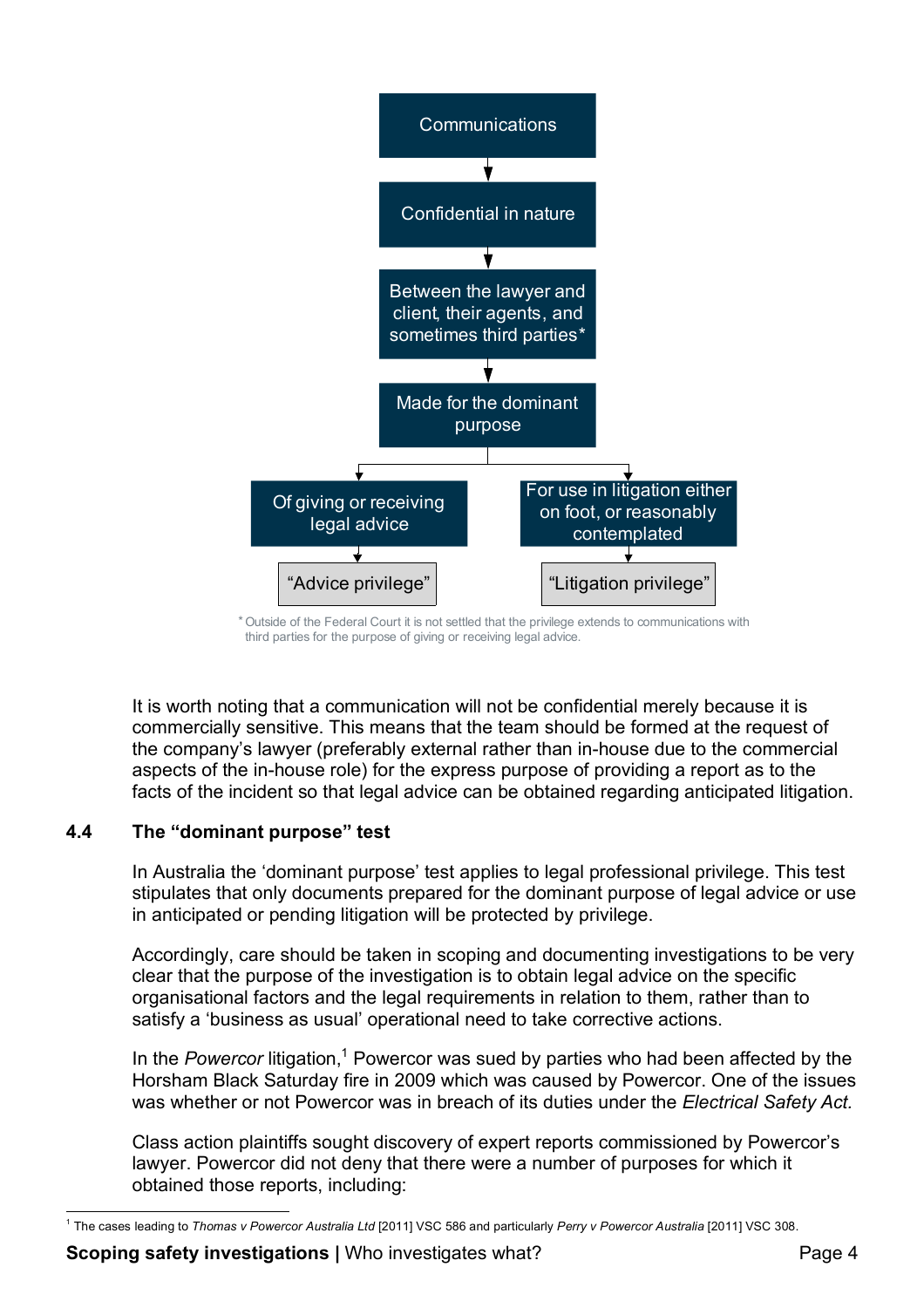- (a) obtaining legal advice;
- (b) reporting to the regulator;
- (c) preparing for a Royal Commission;
- (d) providing information to the insurer;
- (e) providing information for Powercor's internal investigation procedures;
- (f) reviewing its maintenance program and the type of equipment that failed.

However, Powercor argued that all of these purposes demonstrated that the dominant purpose was how it might deal with likely litigation. The Court did not accept this, finding instead that the reports were obtained for normal business purposes and were not privileged. This demonstrates the critical need to have evidence to show the dominant purpose of incident investigations and to separate them from business as usual type investigations. So, if the company's processes state that all serious accidents or HPIs will be investigated to identify the root cause and that is the only investigation conducted, then it will not properly be the subject of a claim for legal professional privilege.

## **4.5 When is privilege lost?**

Legal professional privilege attaches only to confidential communications. Privilege is therefore generally lost if a communication is made in the presence of a third party or is made available to another party before any claim for privilege is made.

Privilege is maintained by:

- (a) keeping incident related communications confidential (i.e. between management who need to know, members of the investigation team and the legal adviser);
- (b) clearly marking documents as 'confidential and privileged' (this is not decisive, but is evidence of the document being privileged in the event of a dispute); and
- (c) not disclosing any legal advice received to anyone other than those within the business' senior management who are required to see the advice .

Within a business, formal obligations of confidence should be imposed on any person to whom the advice is disclosed within the organisation. This need be nothing more than reminding people that the advice is privileged and may not be disclosed. If hard copies are provided during a meeting, then they should be collected when the meeting ends.

# **5 Commencing an investigation**

## **5.1 In writing?**

There is no 'magic' as to how the request for an investigation occur, whether in writing or otherwise. However in order to have the best documented evidence to be able to prove that an investigation is privileged, a written request from external legal advisers is preferable.

## **5.2 Investigation protocols**

Written protocols for the investigation team should be put in place to avoid the waiver of privileged information until a report is finalised, legal advice obtained and the company decides that the report should be released. Protocols must cover issues such as: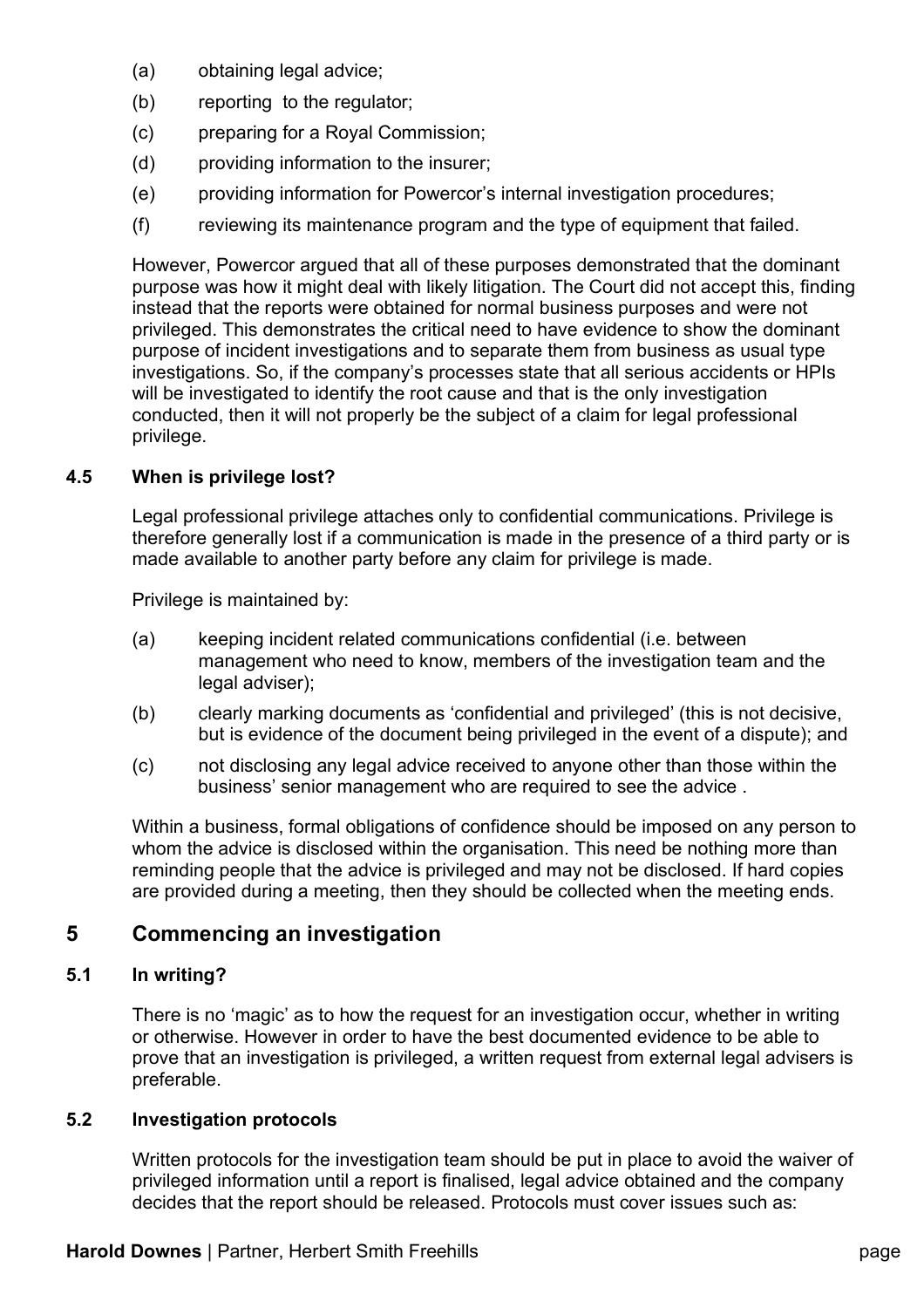- (a) scope of investigation;
- (b) preservation of existing records;
- (c) who can create documents;
- (d) what documents and records can be made;
- (e) confidentiality of team considerations; and
- (f) format of the final report.

#### **5.3 What needs to be investigated?**

In most investigations, it will be necessary to consider the facts required to:

- 1 identify / correct the direct cause and contributing factors to the incident; and
- 2 understand whether legal and contractual requirements have been met.

ICAM, Taproot and other similar investigation processes are very useful at identifying the direct cause and contributing factors to the incident:

#### **ICAM Model of Incident Causation**



However, these methodologies do not necessarily fulfil the legal aspect of the investigation which involves understanding whether legal and contractual requirements have been met. The importance of taking time out at the scoping stage to consider the legislative obligations of the business cannot be underestimated: otherwise, critical evidence required for legal purposes – including defending any litigation that arises – can be lost.

It is also important that the scope of the investigation is not limited merely to an examination of the potential offences arising from the incident in question. Defences as well as offences need to be considered. Depending on the offences which arise, different defences may be applicable. The following table gives examples of offences and defences under the *Petroleum and Gas (Production and Safety) Act 2004*:

| <b>P&amp;G Act offence</b> |                                                                                                                                                                                                                               | <b>Applicable defence</b>                                                         |
|----------------------------|-------------------------------------------------------------------------------------------------------------------------------------------------------------------------------------------------------------------------------|-----------------------------------------------------------------------------------|
| s 674                      | Failure by operator to ensure everyone who has<br>an obligation under the safety management plan                                                                                                                              | Reasonable precautions and proper diligence                                       |
|                            | for the plant complies with their obligations under<br>the plan.                                                                                                                                                              | Contravention was due to causes over which<br>the person had no control           |
| \$678(1)(c)                | Failure by operator to revise the safety<br>management plan following changes or proposed<br>changes to the plant that could result in an<br>increase in the overall risk levels, or a specific<br>risk level, for the plant. | Limited criminal code defences: mistake of<br>fact, act independent of will, etc. |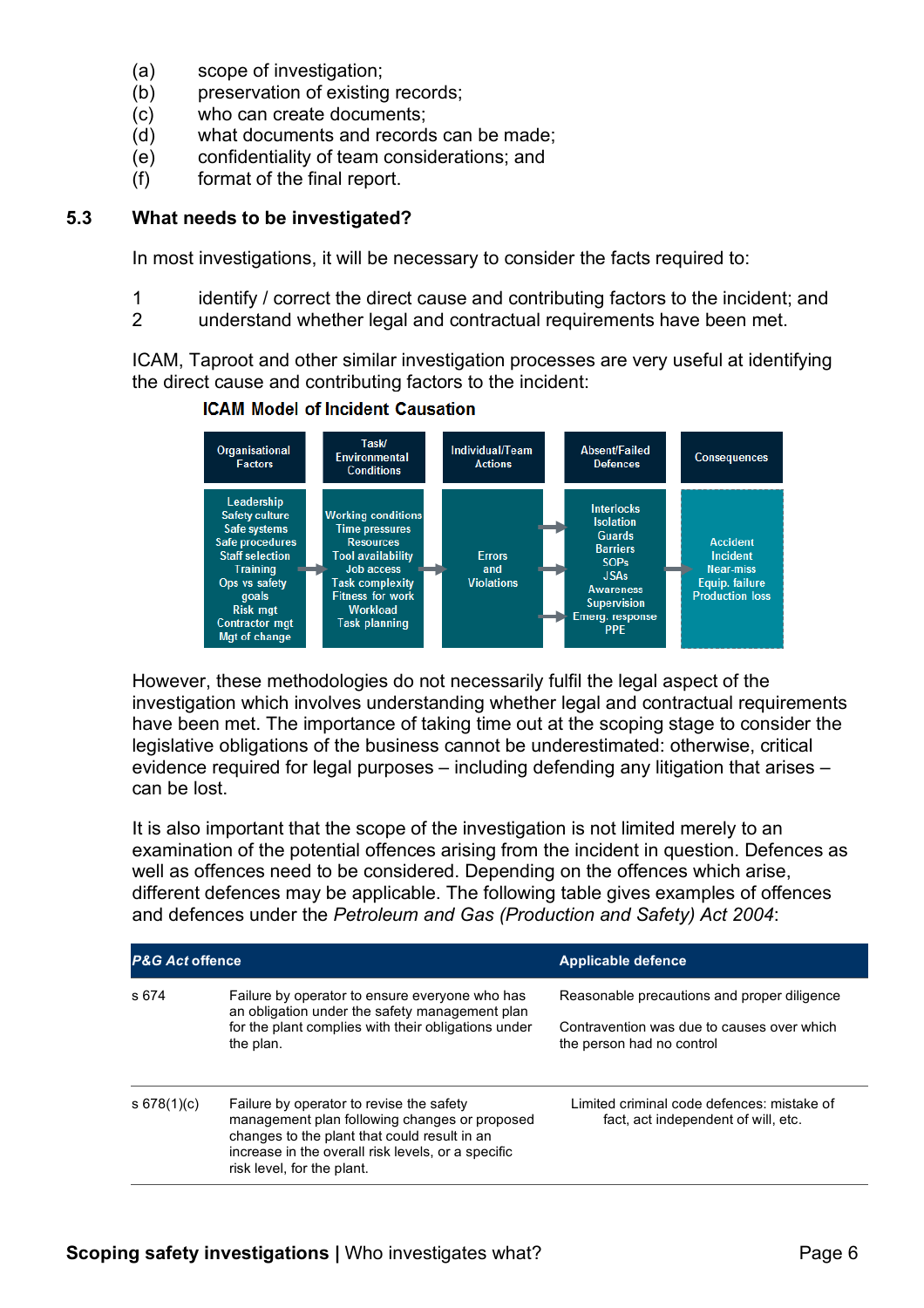| P&G Act offence |                                                                                                                                                                                                                                                                                     | <b>Applicable defence</b>                                                                                                                                                                        |
|-----------------|-------------------------------------------------------------------------------------------------------------------------------------------------------------------------------------------------------------------------------------------------------------------------------------|--------------------------------------------------------------------------------------------------------------------------------------------------------------------------------------------------|
| s688(d)         | Failure by Executive Safety Manager to ensure<br>the safety management plan is implemented in a<br>way that effectively manages the risks associated                                                                                                                                | Reasonable precautions and proper diligence<br>Contravention was due to causes over which                                                                                                        |
|                 | with the plant.                                                                                                                                                                                                                                                                     | the person had no control                                                                                                                                                                        |
| s 693           | Failure by Site Safety Manager to ensure that<br>each person working at the site performs their<br>functions safely and complies with standard<br>operating procedures, emergency response<br>procedures and other measures necessary for<br>the safety of the site and the person. | Reasonable precautions and proper diligence                                                                                                                                                      |
|                 |                                                                                                                                                                                                                                                                                     | Contravention was due to causes over which<br>the person had no control                                                                                                                          |
| s696(2)         | Failure by designers, importers manufacturers<br>and suppliers to take reasonable steps to ensure<br>the plant or equipment, as designed, imported,<br>manufactured, modified or supplied, complies<br>with a safety requirement.                                                   | Limited criminal code defences: mistake of<br>fact, act independent of will, etc.                                                                                                                |
| s697(1)         | Failure by installer to comply with a safety<br>requirement when installing a particular type of<br>plant or equipment.                                                                                                                                                             | Limited criminal code defences: mistake of<br>fact, act independent of will, etc.                                                                                                                |
| s 698           | Failure by operating plant owner to ensure the<br>person operating the plant has the necessary<br>competencies to operate the plant.                                                                                                                                                | Limited criminal code defences: mistake of<br>fact, act independent of will, etc.                                                                                                                |
| s 699           | Failure by a person at operating plant to take all<br>necessary and reasonable action to ensure no<br>person or property is exposed to more than an<br>acceptable level of risk.                                                                                                    | Reasonable precautions and proper diligence                                                                                                                                                      |
|                 |                                                                                                                                                                                                                                                                                     | Contravention was due to causes over which<br>the person had no control                                                                                                                          |
| s 702           | Failure by a person at operating plant to comply<br>with safety procedures and other obligations<br>under the safety management plan for the plant<br>to the extent the procedures and obligations<br>apply to the person.                                                          | Reasonable precautions and proper diligence                                                                                                                                                      |
|                 |                                                                                                                                                                                                                                                                                     | Contravention was due to causes over which<br>the person had no control                                                                                                                          |
| s 703           | Failure by a person at operating plant to comply<br>with lawful instructions given for the safety of<br>persons by the operator of, or supervisor for, the<br>plant.                                                                                                                | Reasonable precautions and proper diligence                                                                                                                                                      |
|                 |                                                                                                                                                                                                                                                                                     | Contravention was due to causes over which<br>the person had no control                                                                                                                          |
| s 704           | A wilful or reckless act by a person at operating<br>plant that adversely affects the safety of anyone<br>at the plant.                                                                                                                                                             | Reasonable precautions and proper diligence                                                                                                                                                      |
|                 |                                                                                                                                                                                                                                                                                     | Contravention was due to causes over which<br>the person had no control                                                                                                                          |
| s 708A(1)       | Failure by a person or corporation to comply with<br>all safety requirements.                                                                                                                                                                                                       | Limited criminal code defences: mistake of<br>fact, act independent of will, etc.                                                                                                                |
| s 814           | Failure by executive officers of the corporation to<br>ensure that it complies with the P&G Act.                                                                                                                                                                                    | If the officer:                                                                                                                                                                                  |
|                 |                                                                                                                                                                                                                                                                                     | was in a position to influence the conduct<br>of the corporation in relation to the offence<br>and exercised reasonable diligence to<br>ensure the corporation complied with the<br>provision or |
|                 |                                                                                                                                                                                                                                                                                     | was not in a position to influence the<br>conduct of the corporation in relation to<br>the offence.                                                                                              |

# **5.4 Should the investigation cover individual workers?**

Individual workers may be prosecuted regardless of whether or not the corporation they work for is also prosecuted. For instance, under the *WHS Act*, penalties of up to \$600,000 or 5 years' imprisonment can apply.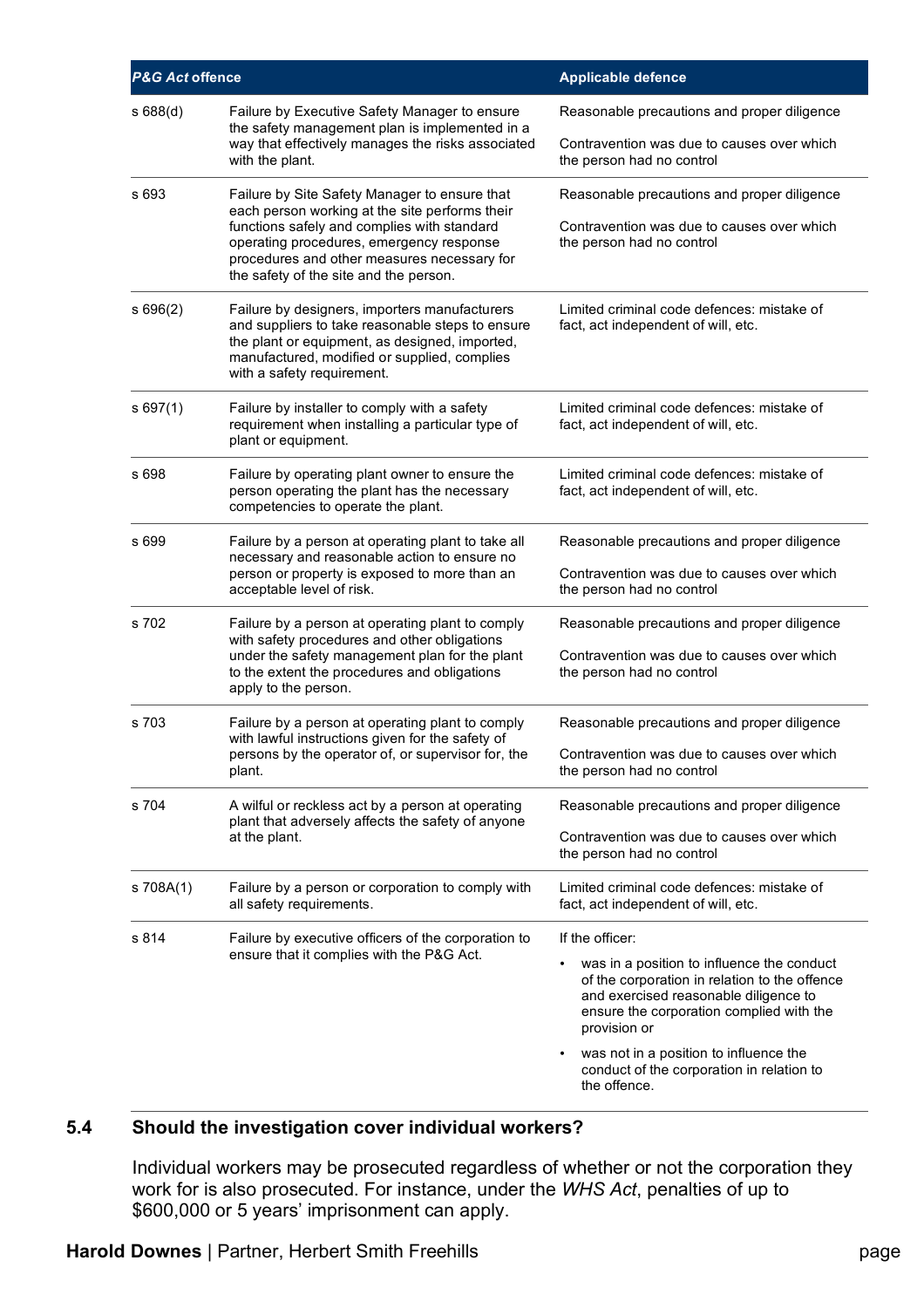Accordingly, it is essential to consider whether or not individual officers or employees of a company require separate legal representation after an incident. Although this is cumbersome, it is sometimes required, and the longstanding practice where a company's lawyer acts for both the company and its employees is not appropriate in many cases.

Workplace Health and Safety Queensland (WHSQ) has adopted the position that it will oppose dual representation by a law firm of both the employer and employees during an investigation into an incident as a matter of course and has threatened to seek injunctions preventing a solicitor from acting for the employer and the employee.

The rationale for this position is that dual representation subverts the proper administration of justice. In particular, if the employer is prosecuted following the incident and the employee is called to give evidence, the solicitor could be seen as having unduly influenced the employee in terms of the nature of the evidence given against the employer.

Although no one has challenged WHSQ's power to direct a solicitor not to act for a party, given the approach of WHSQ, other safety regulators are likely to follow suit given that their conduct is governed by the same Code of Conduct and Public Service Ethics Act.

## **6 Who should be involved in the investigation team?**

#### **6.1 Separate management from investigation team**

It is best practice to separate the investigation team from the management team which has risk in relation to the incident and is responsible for communicating publicly in relation to crisis management. This helps in preserving privilege and avoiding conflicts in decision making. It also avoids stress upon individual managers.

#### **6.2 Dealing with contractors**

If there is a contractor within a business, this is because there is a contract in place between the contractor and the principal business which includes some allocation of risk. This could be a mining contractor, labour hire supplier, construction contractor, equipment maintainer or engineer.

If a contractor contributed causally to the incident or has suffered loss as a result of an incident (e.g. a stoppage), then it is likely that there will be divergence of interest between the contractor and the mining operator. Information which is privileged in the hands of the mining operator cannot be shared with the contractor without the risk of waiver, and vice versa.

Of course, there is no property in witnesses and a privileged statement can be obtained from contractor's employees without concern. However, this is always subject to their cooperation which can sometimes be difficult to secure.

To avoid the sharing of prejudicial information and waiver of privilege, it **is not** best practice from the risk allocation perspective for a principal to have contractors on the investigation team, in its role as speculating and concluding on the causes of incidents. However, it **is** best practice from the health and safety perspective to have them as a part of the team.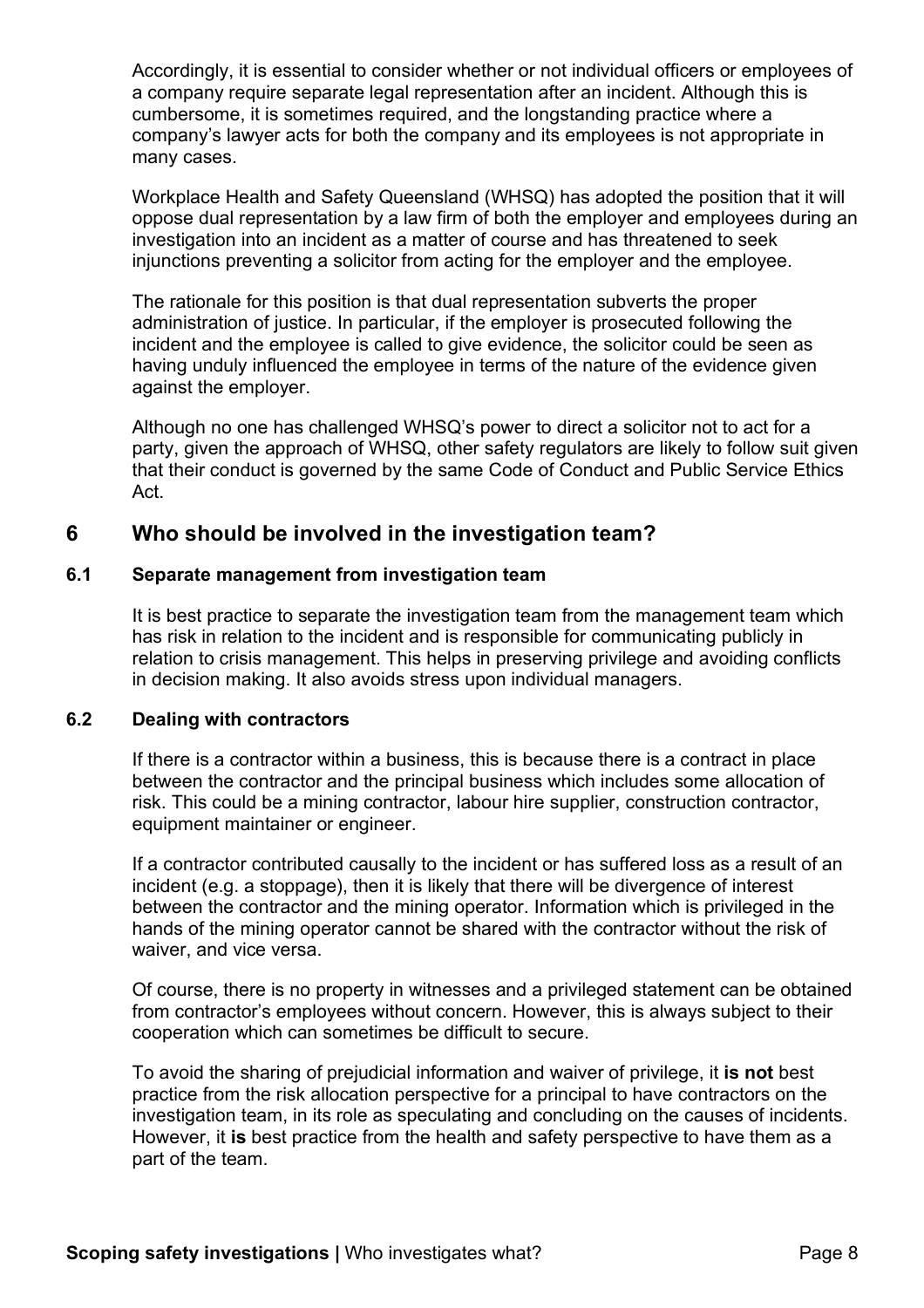A balance might be struck if a contractor's cooperation can be sought to ascertain certain facts which are necessary for the investigation without including them in the incident investigation team itself.

It is always wise to plan for incident investigation protocols with commercial partners in advance. Contractual obligations upon parties to cooperate and to produce information or assistance are very useful to ensure appropriate information can be obtained.

If the contractor is to be included on a team, in order to preserve legal professional privilege in the investigation process, it is possible to agree to conduct the investigation on a 'without prejudice' basis (so that the documents created during the investigation cannot be used against the other party). It is also necessary that the contractor set up a privileged environment (i.e. by conducting the investigation for the purpose of seeking its own legal advice). However this approach must be used with caution as it does leave open some residual risk of cooperation by revealing documentation and avenues of inquiry that might be critical in the allocation of risk in subsequent litigation.

#### **6.3 Dealing with Industry Health and Safety Representatives**

Under s 27 of the *CMSHA*, an industry safety and health representative (**ISHR**) is a person appointed under the Act to represent coal mine workers on safety and health matters. Section 118 of the Act lists the functions of ISHRs, which include, relevantly:

- to participate in investigations into serious accidents and high potential incidents and other matters related to safety or health at coal mines; and
- to investigate complaints from coal mine workers regarding safety or health at coal mines.

Although one of the major functions of ISHRs is to "participate in investigations into serious accidents and high potential incidents", this does not compel SSEs to involve ISHRs as participants on their investigation teams. It requires that they can participate by making submissions or assisting workers within their powers under section 119 of the CMSHA.

Instead, ISHRs are given a very wide variety of powers under s 119 of the Act which allow them to conduct their own investigations. These include powers:

- to make inquiries about the operations of coal mines relevant to the safety or health of coal mine workers;
- to enter any part of a coal mine at any time to carry out the representative's functions, if reasonable notice is given; and
- to examine any documents relevant to safety and health held by persons with obligations under this Act, if the representative has reason to believe the documents contain information required to assess whether procedures are in place at a coal mine to achieve an acceptable level of risk to coal mine workers.

Importantly, the fact that ISHRs have power to make inquiries and examine certain documents is subject to legal professional privilege: where documents are protected by privilege, they need not be disclosed to ISHRs.

In addition to this, s 117 of the Act stipulates that ISHRs must not perform their functions and exercise their powers for a purpose other than a safety and health purpose. Accordingly, where businesses can demonstrate that ISHRs have requested access to sites or documents for non-health and safety purposes, they are well within their rights to refuse those requests.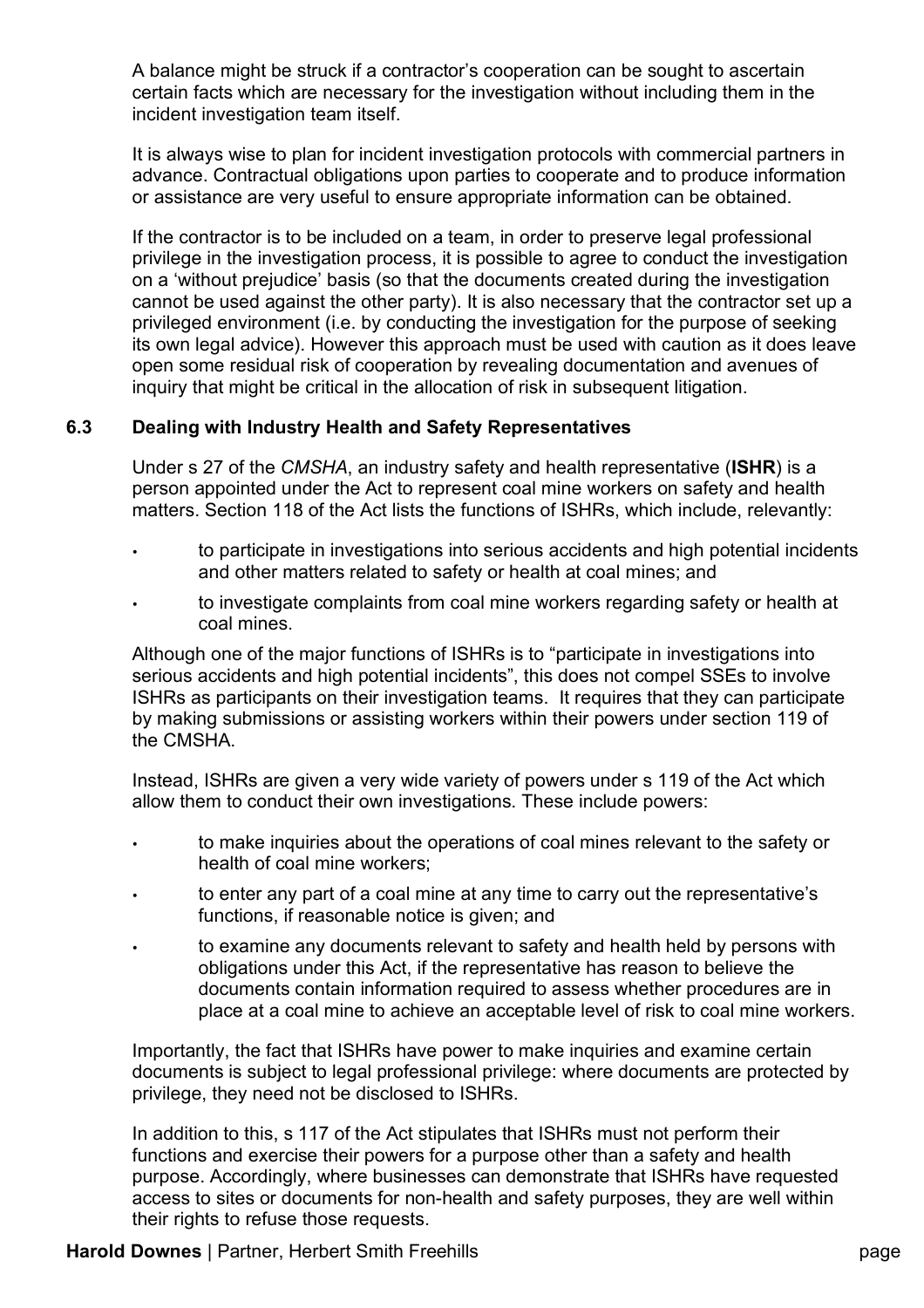# **7 Who needs to be notified of the incident?**

#### **7.1 Statutory notification requirements**

Apart from the obvious requirements under the *CMSHA* and the *MQSHA* to notify the Mines Inspectorate as soon as practicable after becoming aware of a serious accident, high potential incident or death, businesses need to be aware that there are a range of other stakeholders and regulatory bodies who may need to be notified.

For instance, there are statutory reporting requirements to:

- (a) other regulators, such as WHSQ, the Explosives Inspectorate, Heavy Vehicle regulator or the Electrical Safety Office;
- (b) the ASX:
- (c) the company's insurer;
- (d) WorkCover Queensland (where an employee has been injured).

Apart from these statutory notification requirements, there are a range of other stakeholders who may need to be contacted, including:

- (a) employees and their families;
- (b) contractors;
- (c) unions;
- (d) group companies; and
- (e) the media.

#### **7.2 Releasing information during the investigation**

Probably the most critical decision for management dealing with an incident is whether and when to release information. The default preference from the legal perspective is that information should not be released until the investigation is complete and legal advice has been obtained as to the incident consequences. However, from the management perspective, it is important to allow the dissemination of known and established facts from the investigation team to management for release as appropriate.

It is this particular information flow of known and established facts from the investigation which is the hallmark of a good safety investigation. This allows the company to maintain its reputation through thorough investigation combined with appropriate legal protection, yet it facilitates early release of known facts as soon as practicable.

## **7.3 Communications strategy**

In today's media environment, a crisis situation can come to the attention of the whole world within minutes. Communication planning is a vital part of successful incident response. Poor communications often make a crisis worse.

The strategy should be to:

- (a) communicate promptly with those who have an interest ;
- (b) demonstrate that the company is a responsible corporate citizen; and
- (c) help the media, the regulator and other interested parties focus on known facts and the company's positive actions.

#### **Scoping safety investigations | Who investigates what? Page 10**